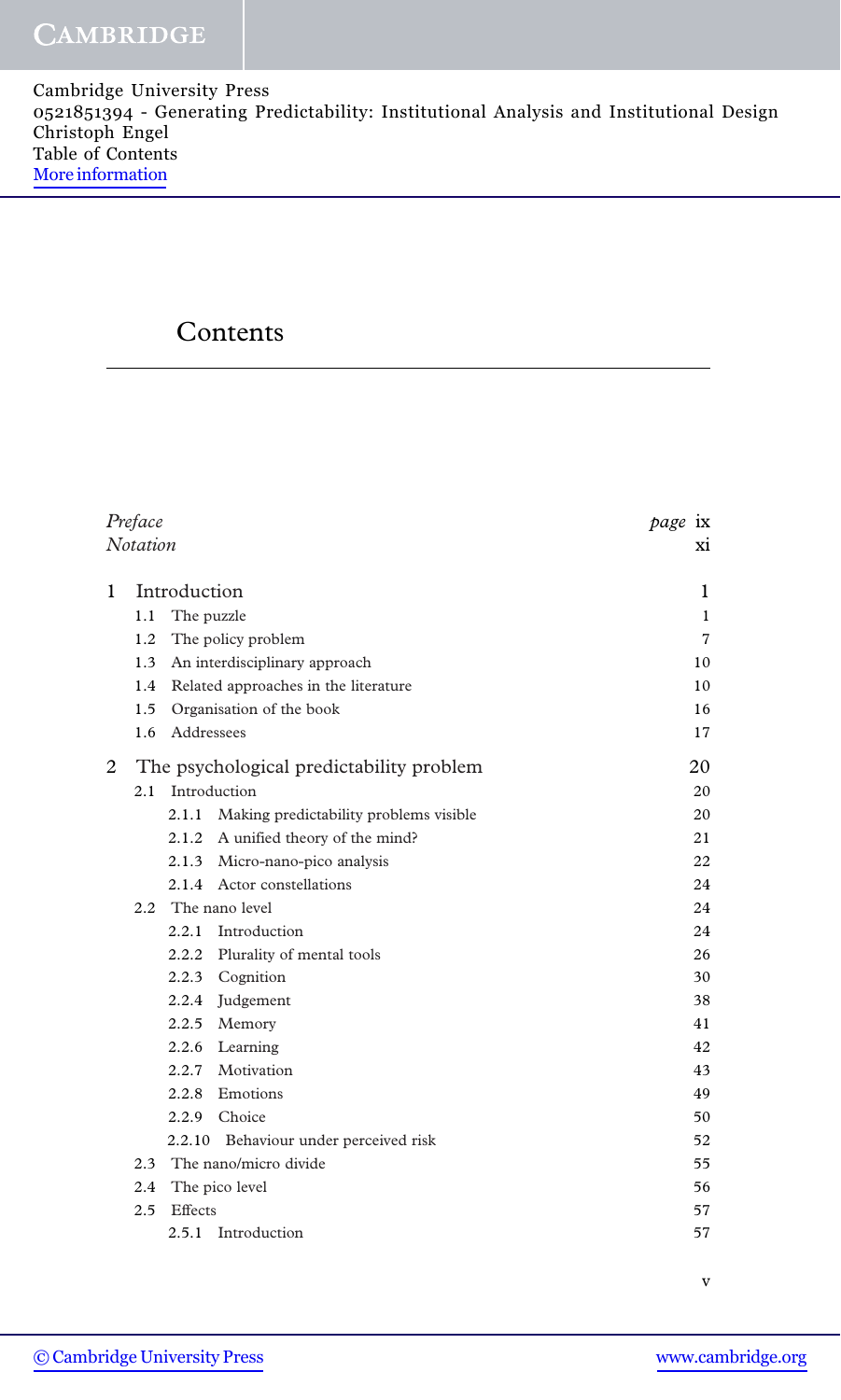| Cambridge University Press                                                              |  |
|-----------------------------------------------------------------------------------------|--|
| 0521851394 - Generating Predictability: Institutional Analysis and Institutional Design |  |
| Christoph Engel                                                                         |  |
| Table of Contents                                                                       |  |
| More information                                                                        |  |

| vi |               |                 | Contents                                              |     |
|----|---------------|-----------------|-------------------------------------------------------|-----|
|    |               |                 | 2.5.2 Variance over time                              | 59  |
|    |               |                 | 2.5.3 Variance across contexts                        | 60  |
|    |               |                 | 2.5.4 Variance across individuals                     | 61  |
| 3  |               |                 | Rational choice responses                             | 65  |
|    | 3.1           |                 | Introduction                                          | 65  |
|    |               |                 | 3.2 Game theoretic model                              | 68  |
|    |               |                 | 3.2.1 Introduction                                    | 68  |
|    |               | 3.2.2           | The model                                             | 71  |
|    |               |                 | 3.2.3 Types of games                                  | 75  |
|    |               |                 | 3.2.4 Artificially increased unpredictability         | 87  |
|    |               |                 | 3.2.5 Signals                                         | 89  |
|    |               |                 | 3.2.6 Alternative languages                           | 90  |
|    | $3.3^{\circ}$ |                 | Type revelation                                       | 92  |
|    |               |                 | 3.3.1 Unilateral response by Ego                      | 93  |
|    |               |                 | 3.3.2 Unilateral response by Alter                    | 104 |
|    |               | 3.3.3           | Joint decision about individual type revelation       | 119 |
|    |               |                 | 3.3.4 Joint response by interaction partner and actor | 131 |
|    |               |                 | 3.3.5 Third-party involvement                         | 140 |
|    |               |                 | 3.3.6 Sovereign intervention                          | 146 |
|    |               |                 | 3.3.7 The problem of linking                          | 153 |
|    |               |                 | 3.3.8 The problem of power                            | 157 |
|    |               | 3.3.9           | Institutional choice                                  | 160 |
|    |               | 3.4 Subsidy/tax |                                                       | 163 |
|    |               |                 | 3.4.1 Characterising the solution                     | 163 |
|    |               |                 | 3.4.2 Unilateral response by Ego                      | 167 |
|    |               |                 | 3.4.3 Unilateral response by Alter                    | 170 |
|    |               |                 | 3.4.4 Joint response by Ego and Alter                 | 173 |
|    |               | 3.4.5           | Response by outside actors                            | 175 |
|    | $3.5^{\circ}$ | Insurance       |                                                       | 176 |
|    |               |                 | 3.5.1 Characterising the solution                     | 177 |
|    |               |                 | 3.5.2 Unilateral response by Ego                      | 178 |
|    |               |                 | 3.5.3 Unilateral response by Alter                    | 180 |
|    |               |                 | 3.5.4 Joint response by Ego and Alter                 | 182 |
|    |               | 3.5.5           | Response by outside actors                            | 183 |
|    | 3.6           |                 | Risk premium                                          | 185 |
|    |               |                 | 3.6.1 Characterising the solution                     | 185 |
|    |               |                 | 3.6.2 Unilateral response by Ego                      | 186 |
|    |               |                 | 3.6.3 Unilateral response by Alter                    | 187 |
|    |               | 3.6.4           | Joint response by Ego and Alter                       | 189 |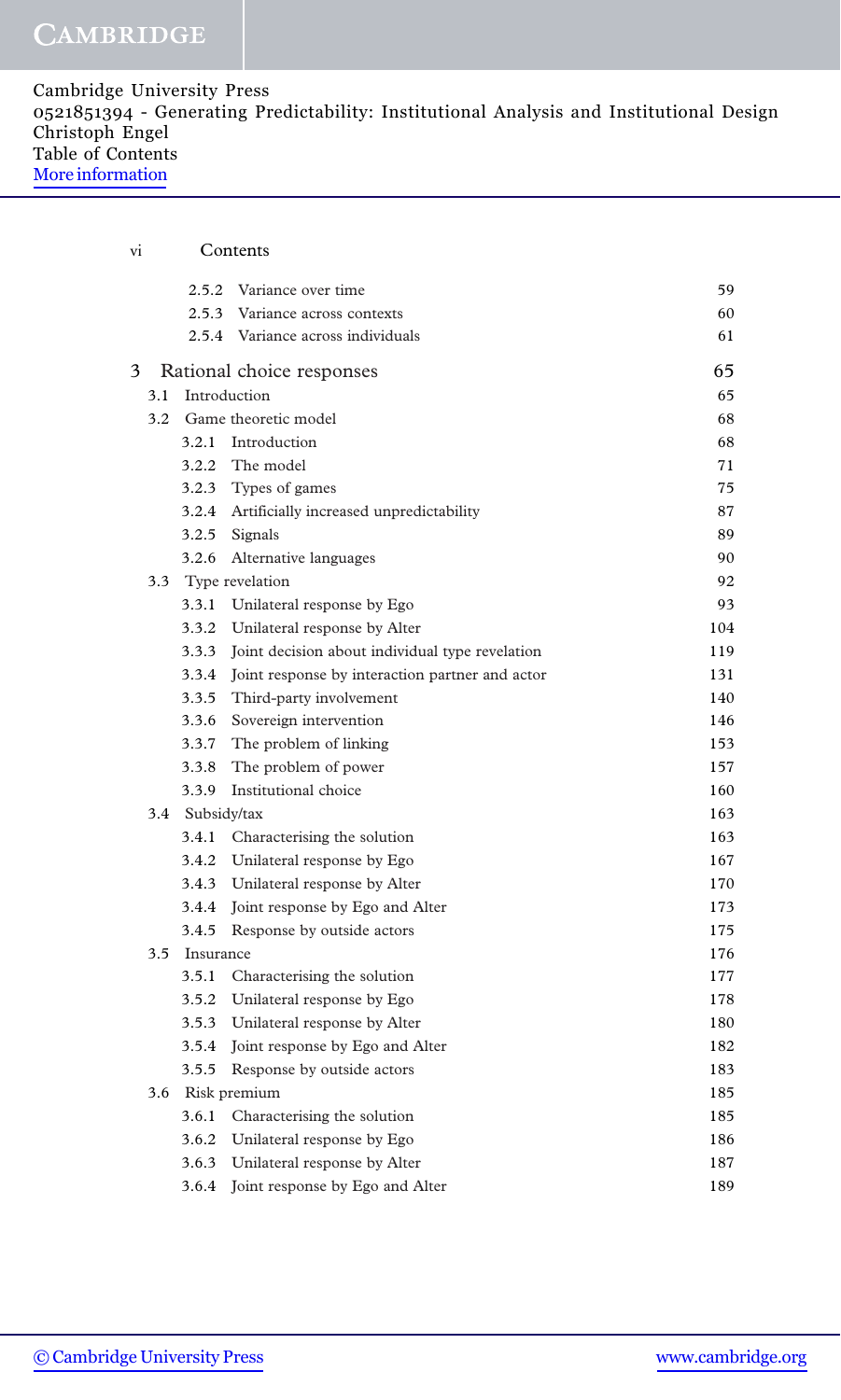## CAMBRIDGE

| Cambridge University Press                                                              |  |
|-----------------------------------------------------------------------------------------|--|
| 0521851394 - Generating Predictability: Institutional Analysis and Institutional Design |  |
| Christoph Engel                                                                         |  |
| Table of Contents                                                                       |  |
| More information                                                                        |  |

| Contents |                                                                                    |            |  |
|----------|------------------------------------------------------------------------------------|------------|--|
|          | 3.6.5 Response by outside actors                                                   | 190        |  |
| 3.7      | Summary                                                                            | 190        |  |
| 4        | Behaviourally informed responses                                                   |            |  |
| 4.1      | Introduction                                                                       | 192<br>192 |  |
| 4.2      | The limited ability of actors to comply                                            | 194        |  |
|          | The problem<br>4.2.1                                                               | 194        |  |
|          | 4.2.2<br>Solutions                                                                 | 196        |  |
|          | 4.3 Behaviourally informed responses                                               | 197        |  |
|          | 4.3.1 Introduction                                                                 | 197        |  |
|          | 4.3.2 Exploiting the plurality of mental tools                                     | 199        |  |
|          | 4.3.3 Cognitive route                                                              | 205        |  |
|          | 4.3.4 Motivational route                                                           | 209        |  |
|          | 4.3.5 Countervailing psychological mechanisms                                      | 211        |  |
|          | 4.3.6 Opposing values                                                              | 212        |  |
|          | 4.3.7 Mechanisms for intervention                                                  | 214        |  |
|          | 4.3.8 Psychological paths                                                          | 217        |  |
|          | 4.3.9 Institutional designers                                                      | 222        |  |
|          | 4.3.10 Operationalisation                                                          | 227        |  |
|          | 4.3.11 Formal and informal institutions                                            | 229        |  |
|          | 4.3.12 Becoming concrete: institutional impact on the choice among<br>mental tools | 233        |  |
|          | 4.4 Changing the character of the task                                             | 239        |  |
|          | Ego's task<br>4.4.1                                                                | 239        |  |
|          | 4.4.2 Alter's task                                                                 | 240        |  |
|          | 4.5 Summary                                                                        | 241        |  |
| 5        | Behaviourally determined responders                                                | 243        |  |
|          | 5.1 Behavioural weaknesses of Ego                                                  | 243        |  |
|          | 5.1.1 Introduction                                                                 | 243        |  |
|          | 5.1.2 Plurality of mental tools                                                    | 244        |  |
|          | 5.1.3 Cognition                                                                    | 245        |  |
|          | 5.1.4 Motivation                                                                   | 247        |  |
|          | 5.2 Behavioural strengths of Egos                                                  | 248        |  |
|          | 5.2.1 Higher degree of rationality                                                 | 248        |  |
|          | 5.2.2 Better than rational                                                         | 248        |  |
|          | 5.3 Fully behaviourally informed institutions                                      | 249        |  |
|          | 5.3.1 Coping with behavioural weaknesses                                           | 249        |  |
|          | 5.3.2 Exploiting behavioural strengths                                             | 250        |  |
|          | 5.3.3<br>Changing the character of the task                                        | 251        |  |
|          | 5.4 Summary                                                                        | 251        |  |